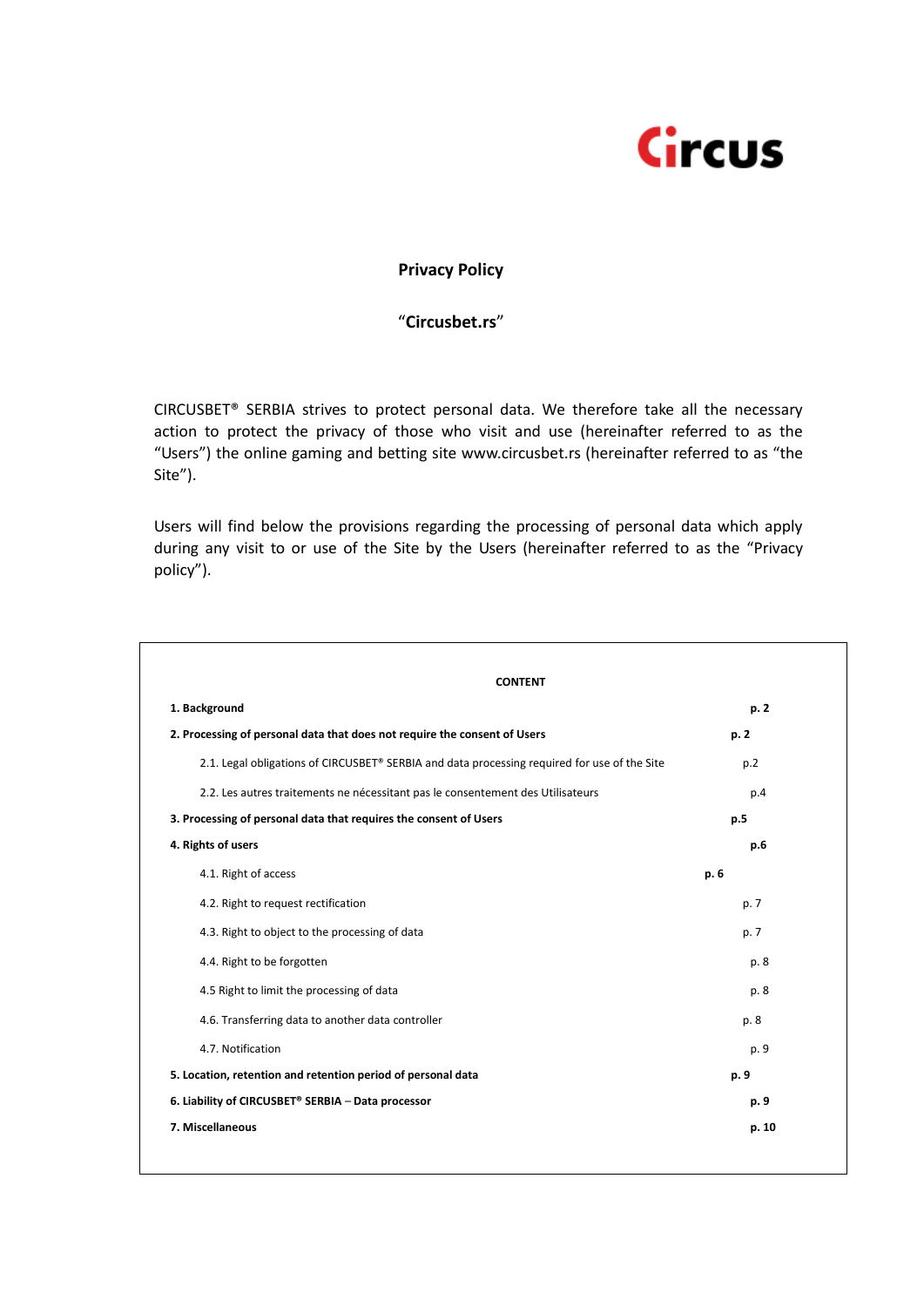# **1. Background**

CIRCUSBET® SERBIA processes personal data belonging to Users of the Site for the purposes and within the limits of the Privacy policy, during any visit to or use of the Site.

When processing personal data, CIRCUSBET® SERBIA takes care to comply with current laws and regulations, first and foremost with the Law on Personal Data Protection ("Sl. glasnik RS", nr. 87/2018 from 13.11.2018.), hereinafter "the Law" and Regulation (EU) 2016/679 of 27.04.2016. on the protection of persons with regard to the processing of personal data, hereinafter "the Regulation".

In this respect, and pursuant to this Regulation, CIRCUSBET® SERBIA:

- Is legally bound to process the personal data of Users. This processing is explained in Article 2.1 of the Privacy policy;
- Also processes personal data to enable Users to use the Site and for the necessary and legitimate purposes set out in Article 2.2 of the Privacy policy;
- Processes the personal data set out and for the purposes given in Article 3, further to the prior, free and express consent of Users.

By accessing and using the Site, Users are deemed to have read and accepted the Privacy policy. Furthermore, they guarantee that the data and information provided to CIRCUSBET® SERBIA is accurate.

# **2. Processing of personal data that does not require the consent of Users**

# **2.1. Legal obligations of CIRCUSBET® SERBIA and data processing required for use of the Site**

CIRCUSBET® SERBIA is bound by the legal and regulatory obligations to which all online gaming betting and betting and betting operators are subject to, on the one hand, and for the purposes of authenticating Users and enabling them to use the Site, on the other hand, to process the following personal data for the reasons set out below. This processing of personal data carried out by CIRCUSBET® SERBIA does not require the consent of Users under Article 6.1.b) and c) of the Regulation.

Personal data provided by the User is held in **a record** which is controlled by and remains the responsibility of CIRCUSBET® SERBIA at all times, as set out in Article 7.1.

#### **a. What personal data is processed?**

The following personal data is processed:

surnames, first name/s, date of birth, language, sex, domicile/address, national identification number (or identity card or passport number), email address, landline or mobile telephone number;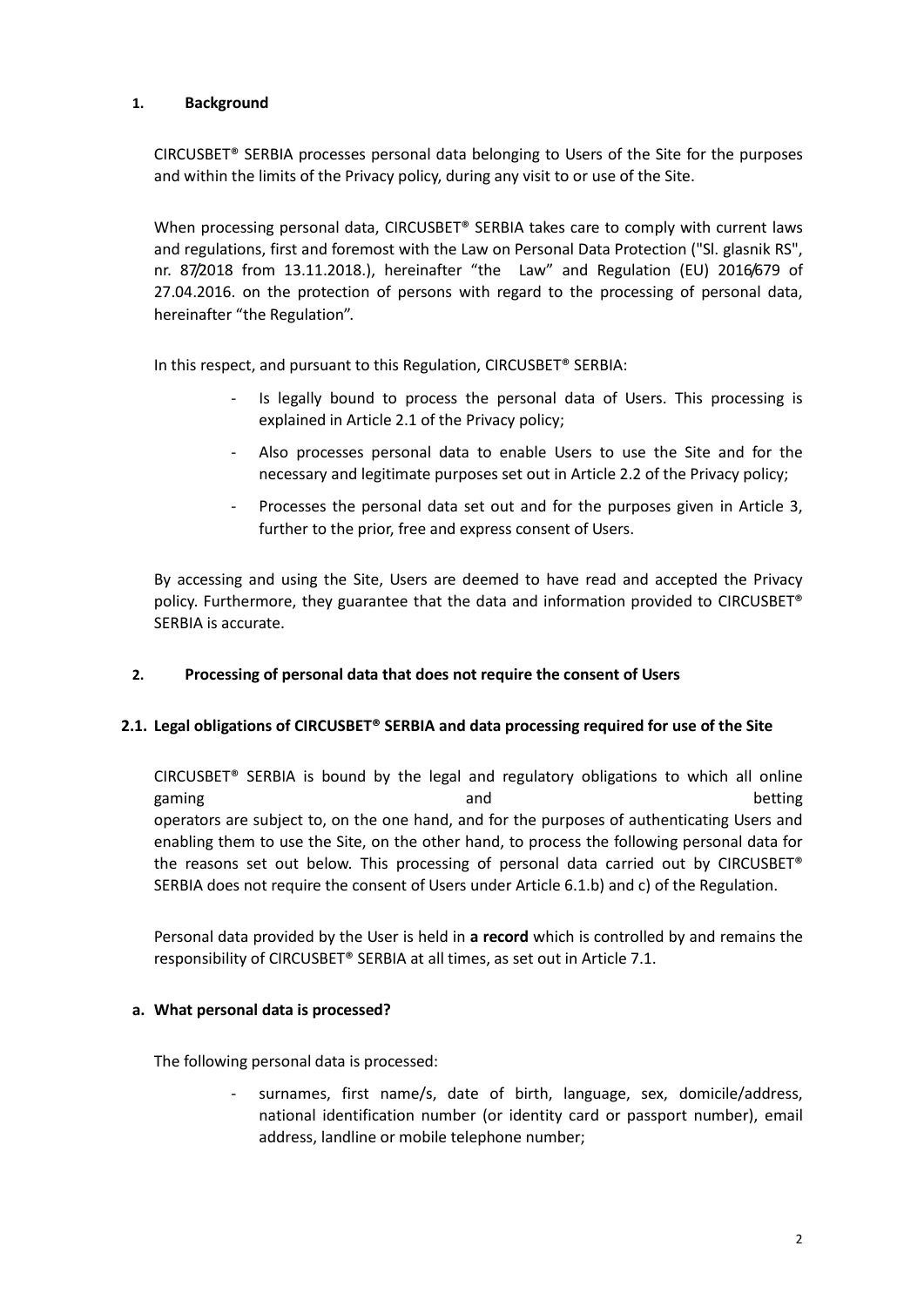- bank details when transactions are made on the Site to deposit sums and withdraw winnings;
- copies of personal documents enabling User authentication, such as the identity card photograph, a statement of account, delivery note or any other document proving the domicile and/or address of the User;
- the User's browsing history and activities on the Site, including betting history (slot and sports bets) their transactions (wins and losses, deposits, withdrawals), visits (browser data, IP address), particularly through the use of cookies;
- any other information that may be exchanged between CIRCUSBET® SERBIA and the User, namely by email or live chat, during the User's registration or use of online gaming and betting offered on the Site.

#### **b. What data processing does CIRCUSBET® SERBIA carry out?**

The data processing consists of collecting, recording, retaining, consulting, organising, using, cross-referencing or any other transaction that becomes necessary or useful under the legal and regulatory provisions set out in Article 2.1.c). Processing may also consist of transferring personal data:

- to judicial and administrative authorities, including, namely, the Commission des jeux de hasard (The Belgian Gaming Commission) or the Cellule de Traitement des Informations Financières - CTIF (Financial Information Processing Unit);
- to CIRCUS ®BELGIUM's suppliers, whose services are required for use of the Site and who are cited on a list that may be requested from the contact person detailed in Article 7.5;

#### **c. What are the purposes of this data processing?**

1°) CIRCUSBET® SERBIA is required to process personal data as per Articles 2.1.a) and b) in order to comply with the legal and regulatory obligations by which it is bound, namely the following legal provisions:

> - Law on Prevention of Money Laundering and Financing of Terrorism ("Sl. glasnik RS", No. 113/2017 of 17 December 2017);

> - The Law on Personal Data Protection ("Sl. glasnik RS", No. 87/2018 of November 13, 2018).

> - Law on Games of Chance ("Sl. glasnik RS", No. 88/2011, 93/2012-Law, 30/2018 and 95/2018).

2°) CIRCUSBET® SERBIA also processes personal data set out in Article 2.1.a) to authenticate Users and allow them to access and use the Site. This processing is then carried out in order to: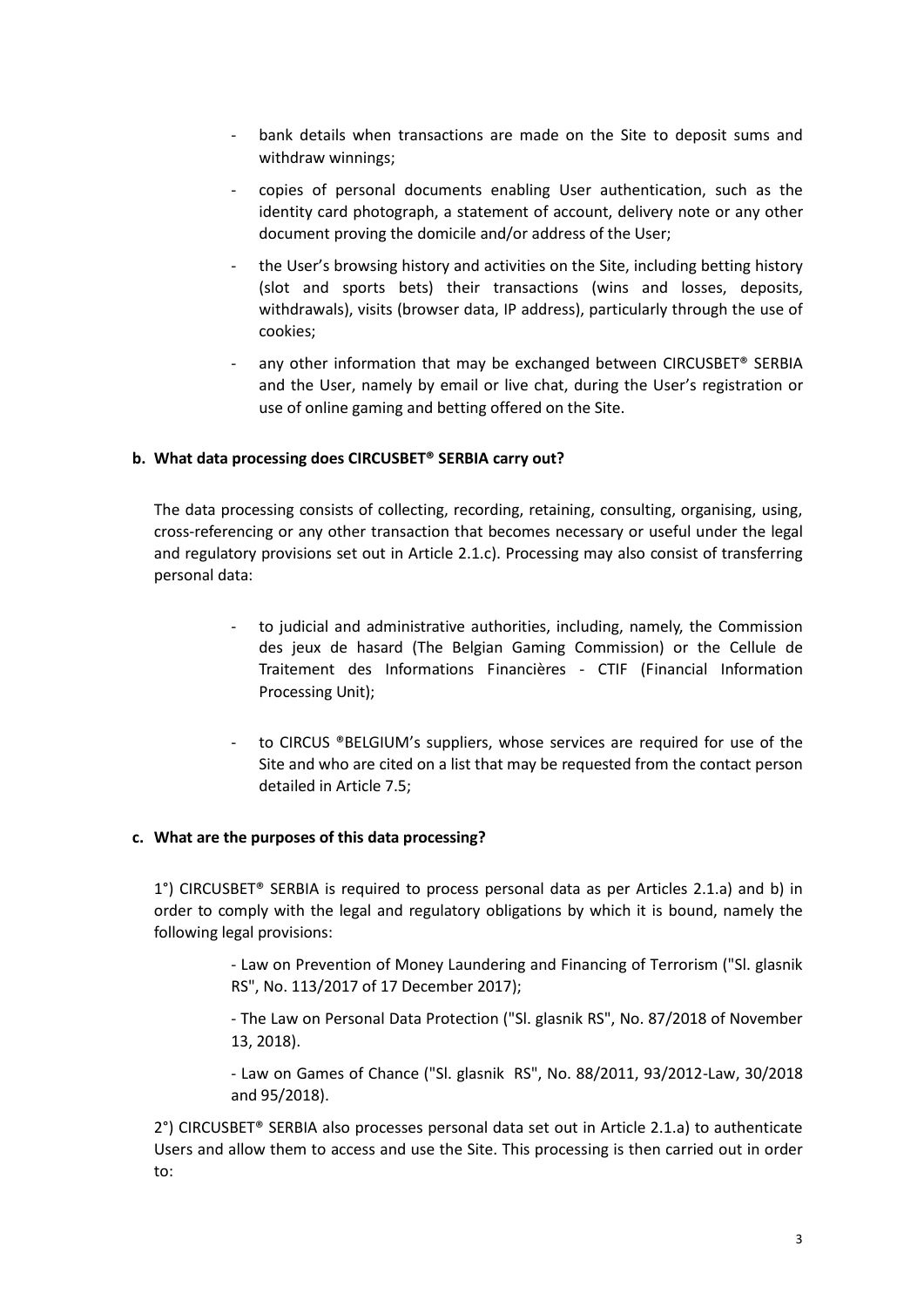- manager User registrations and accounts;
- manage User deposits and winnings and more generally supply online gaming and betting services;
- keep Users informed about services offered by CIRCUSBET® SERBIA
- manage customer services, including the support service and risk and fraud.

### **2.2. Other data processing that does not require the consent of Users**

CIRCUSBET® SERBIA also processes the following personal data for the legitimate purposes set out below. This processing of personal data carried out by CIRCUSBET® SERBIA does not require the consent of Users under Article 6.1.f) of the Regulation.

Personal data provided by the User is held in **a record** which is controlled by and remains the responsibility of CIRCUSBET® SERBIA at all times, as set out in Article 7.1.

#### **a. What personal data is processed?**

The following personal data is processed:

- surnames, first name/s, date of birth, language, sex, domicile/address, language, email address, landline or mobile telephone number;
- the User's browsing history and activities on the Site, including betting history (slot and sports bets) their transactions (wins and losses, deposits, withdrawals), visits (browser data, IP address), particularly through the use of cookies;
- any other information that may be exchanged between CIRCUSBET® SERBIA and the User, namely by email or live chat, during the User's registration or use of online gaming and betting offered on the Site.

#### **b. What data processing does CIRCUSBET® SERBIA carry out?**

The processing consists of collecting, recording, retaining, consulting, organising, using, crossreferencing of personal data set out in Article 2.2.a). It also consists of transferring this personal data to third parties, a list of whom may be accessed on request from the contact person detailed in Article 7.5.

#### **c. What are the legitimate purposes of the data processing?**

CIRCUSBET® SERBIA processes personal data set out in Article 2.2.a) for the following legitimate purposes:

> - to promote, advertise and market its offering of new online gaming and betting services, which includes sending text messages, telephone calls, paper or electronic newsletters;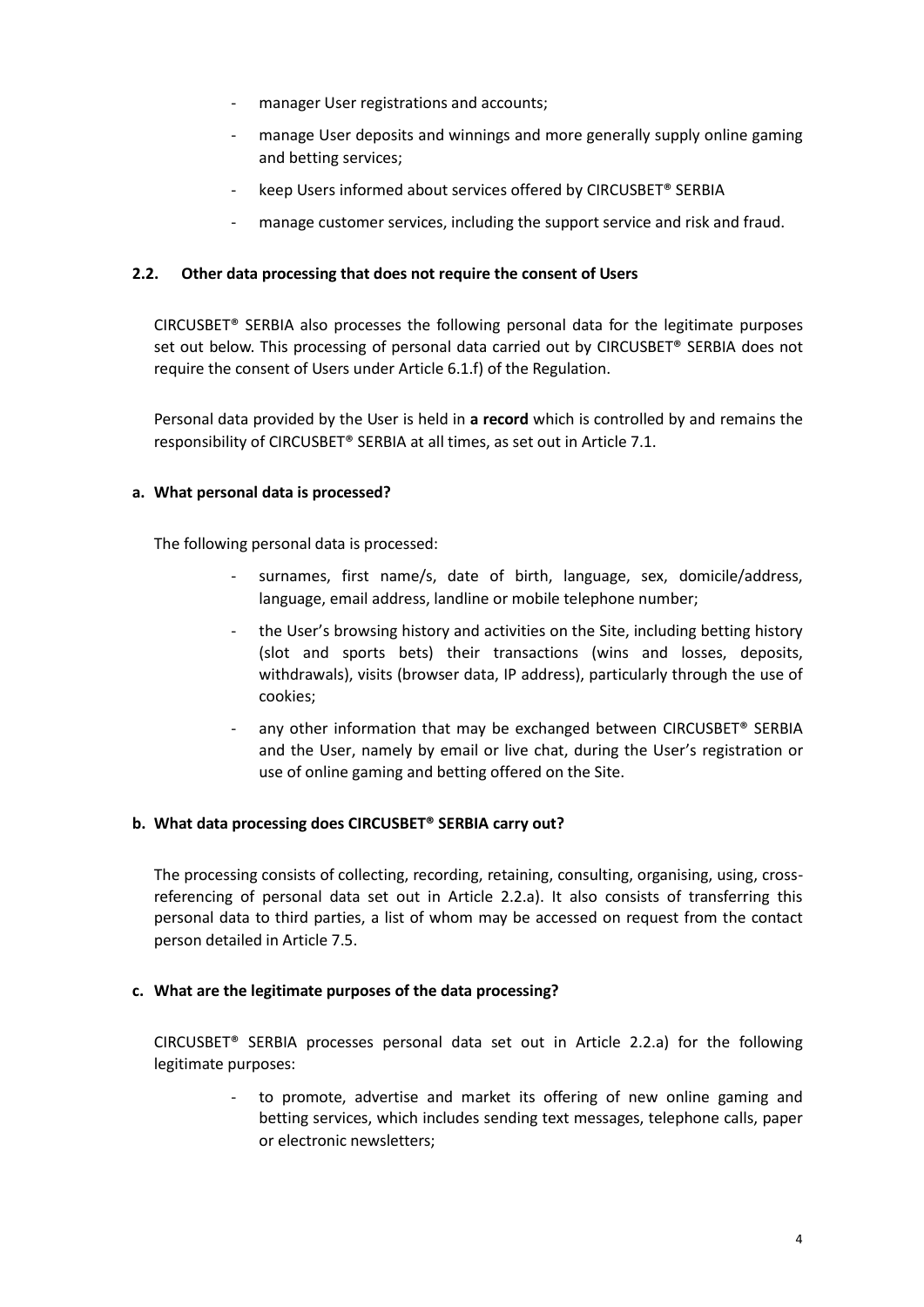to conduct satisfaction surveys, statistical studies, trend analyses, and market research in order to improve online gaming and betting services or to inform or protect Users and prevent gambling addiction.

### **3. Processing of personal data that requires the consent of Users**

By using the CIRCUSBET® SERBIA Site, for any reason whatsoever, the User expresses their free, individual, informed and unambiguous consent to expressly authorise CIRCUSBET® SERBIA to process personal data pursuant to the Regulation, within the limits of and for the purposes set out below and without prejudice to the data processing stipulated in Article 2.

Personal data provided by the User is held in **a record** which is controlled by and remains the responsibility of CIRCUSBET® SERBIA at all times, as set out in Article 7.1.

The User shall also have certain rights, including the right to withdraw their consent at any time, according to the terms of Article 3.4.

# **3.1. Nature of the personal data processed**

CIRCUSBET® SERBIA processes the following personal data:

- surnames, first name/s, date of birth, language, sex, domicile/address, national identification number (or identity card or passport number), email address, landline or mobile telephone number;
- bank details when transactions are made on the Site to deposit sums and withdraw winnings;
- copies of personal documents enabling User authentication, such as the identity card photograph, a statement of account, delivery note or any other document proving the domicile and/or address of the User;
- the User's browsing history and activities on the Site, including betting history (slot and sports bets) their transactions (wins and losses, deposits, withdrawals), visits (browser data, IP address), particularly through the use of cookies;
- any other information that may be exchanged between CIRCUSBET<sup>®</sup> SERBIA and the User, namely by email or live chat, during the User's registration or use of online gaming and betting offered on the Site.

Personal data provided by the User is held in **a record** which is controlled by and remains the responsibility of CIRCUSBET® SERBIA at all times, as set out in Article 7.1.

# **3.2. The data processing**

The processing consists of collecting, recording, retaining, consulting, organising, using, crossreferencing of personal data set out in Article 3.1. It also consists of transferring this personal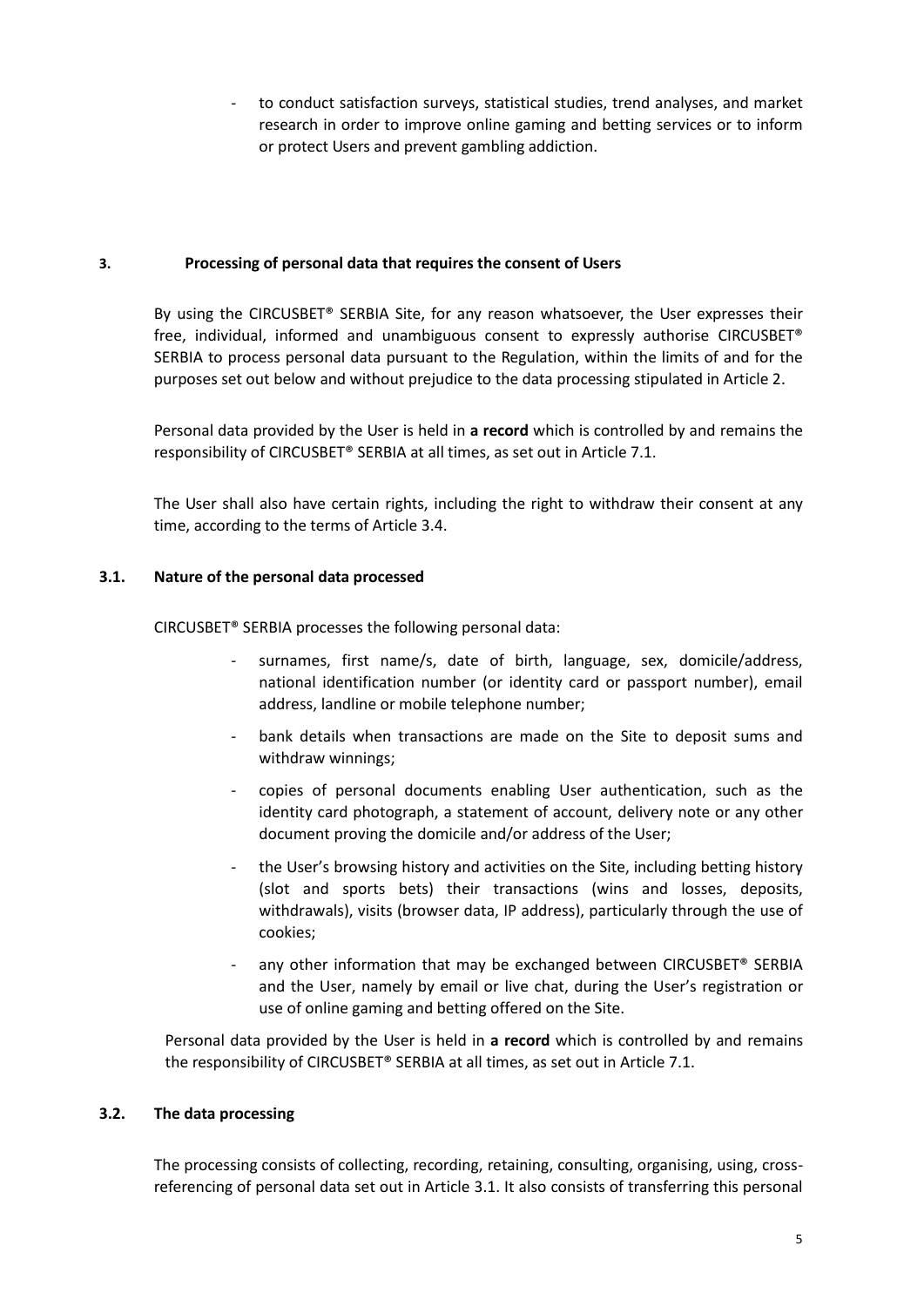data to third parties, a list of whom may be accessed on request from the contact person detailed in Article 7.5.

# **3.3. Purposes of the personal data processing**

The personal data is collected and processed by CIRCUSBET® SERBIA for the following purposes:

- Promotion, advertising and marketing activities, including membership and management of loyalty programs relating to the offering of online gaming and betting services, which includes sending text messages, telephone calls, paper or electronic newsletters that does not fit within the framework of article 2.2.c), such as CIRCUSBET® SERBIA's offline slot business, games of chance and betting, including the advertising, marketing and management of membership and relevant loyalty programmes;
- Preparing competitions and promotional offers, including communication regarding winners;
- Developing new gaming and betting offerings;
- Conducting satisfaction surveys, statistical studies, trend analyses, and market research for management, marketing and reporting purposes, including profiling that does not fit within the framework of the provision described in article 2.2.c)

#### **4. Rights of the User**

Without prejudice to Article 2 and 5, Users may exercise their rights to request that their data be rectified, to object to it being processed and to limit the processing, according to the terms and within the limits set out below.

### **4.1. Right of access**

- a. CIRCUSBET® SERBIA can provide Users with the following information:
- the name and contact details of the data controller:
- the contact details of data protection officer:
- the personal data processed;
- the purposes for which the personal data is being processed and the legal basis for this processing;
- the recipients or categories of recipients of personal data, as appropriate;
- and, if relevant, the fact that the data controller intends to transfer personal data to a country outside the European Union and: either the fact that the European Commission has adopted an adequacy decision (or not), and if such a decision has not been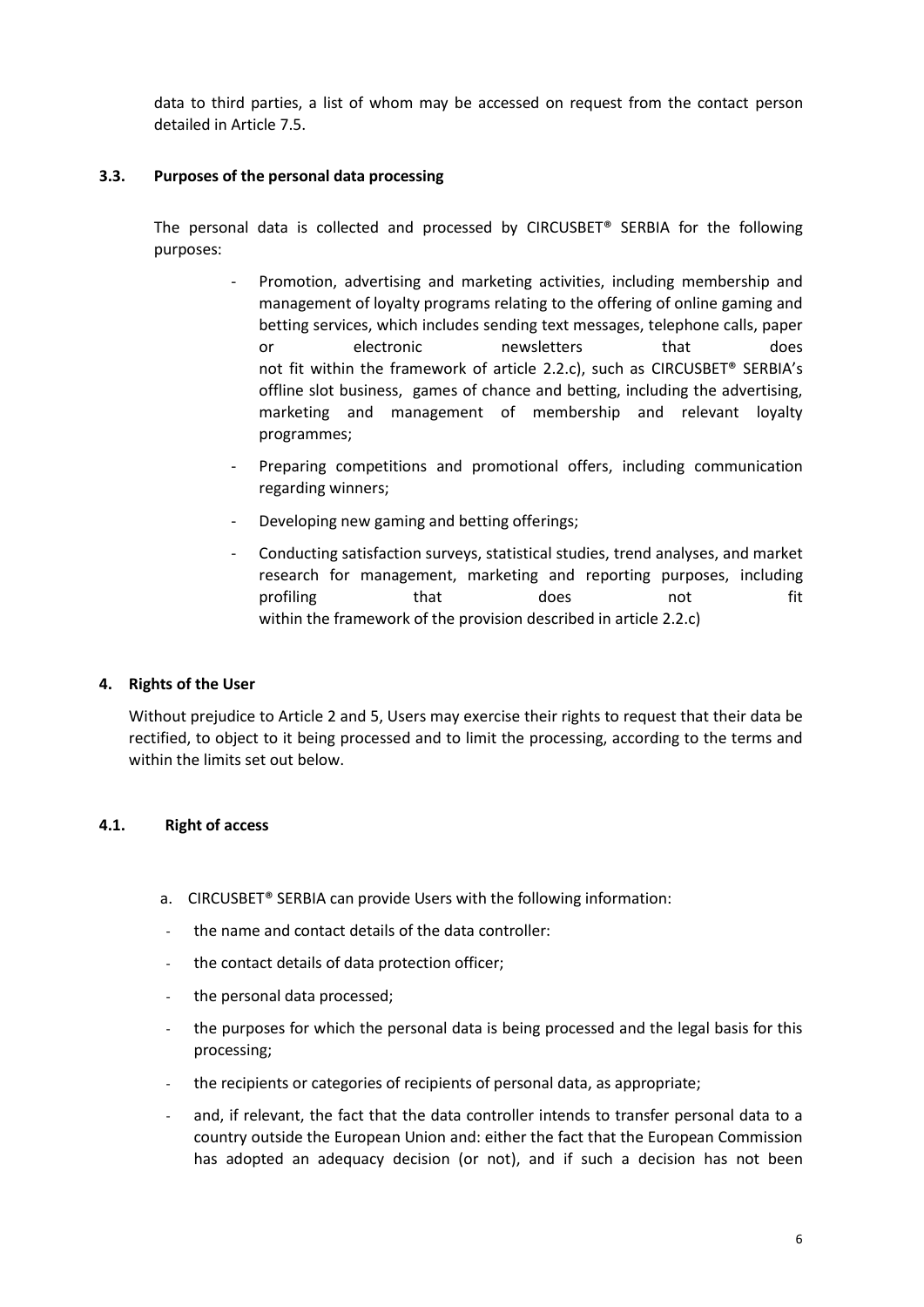adopted, the guarantees offered by the non-EU country and the resources in place for obtaining copies of the personal data.

- The option to object to the automated processing of their data, including profiling, unless there are justified grounds requiring CIRCUSBET® SERBIA to process this data, as well as the option to object to any processing of their personal data for marketing purposes.
- b. Users have the right to request to see the information referred to in this Article and in Article 3.1. at any time via the contact person detailed in Article 7.5. CIRCUSBET® SERBIA shall respond to such requests for information within one month.
- c. Users may obtain a copy of personal data that is processed. CIRCUSBET® SERBIA reserves the right to claim payment for any expenses incurred in this request. These expenses shall be calculated on the basis of administrative costs incurred in the request and shall not exceed 20 euros.
- d. Users shall have the right to access the information or a copy thereof in a structured format, such that the personal data is provided to them in a format that meets technical standards in place when the request for access was made. This format shall therefore allow for automatic readability.

#### **4.2. Right to request rectification**

CIRCUSBET® SERBIA guarantees and compels Users to update and rectify their personal data if this data becomes incorrect or incomplete.

The right to rectify data may be exercised by contacting the person detailed in Article 7.5.

#### **4.3. Right to object to the processing of data**

CIRCUSBET® SERBIA allows Users to object to their personal data being processed in full or in part on the following grounds:

- The data is inaccurate;
- The processing is no longer required for the purposes for which the data was collected;
- The User has withdrawn consent;
- The data has been processed illegally.

In addition, CIRCUSBET® SERBIA allows Users to object to:

- The automatic processing of their data, including profiling, unless there are justified grounds requiring CIRCUSBET® SERBIA to perform this processing.
- Any processing of their personal data for marketing purposes, including profiling if it is linked to this marketing.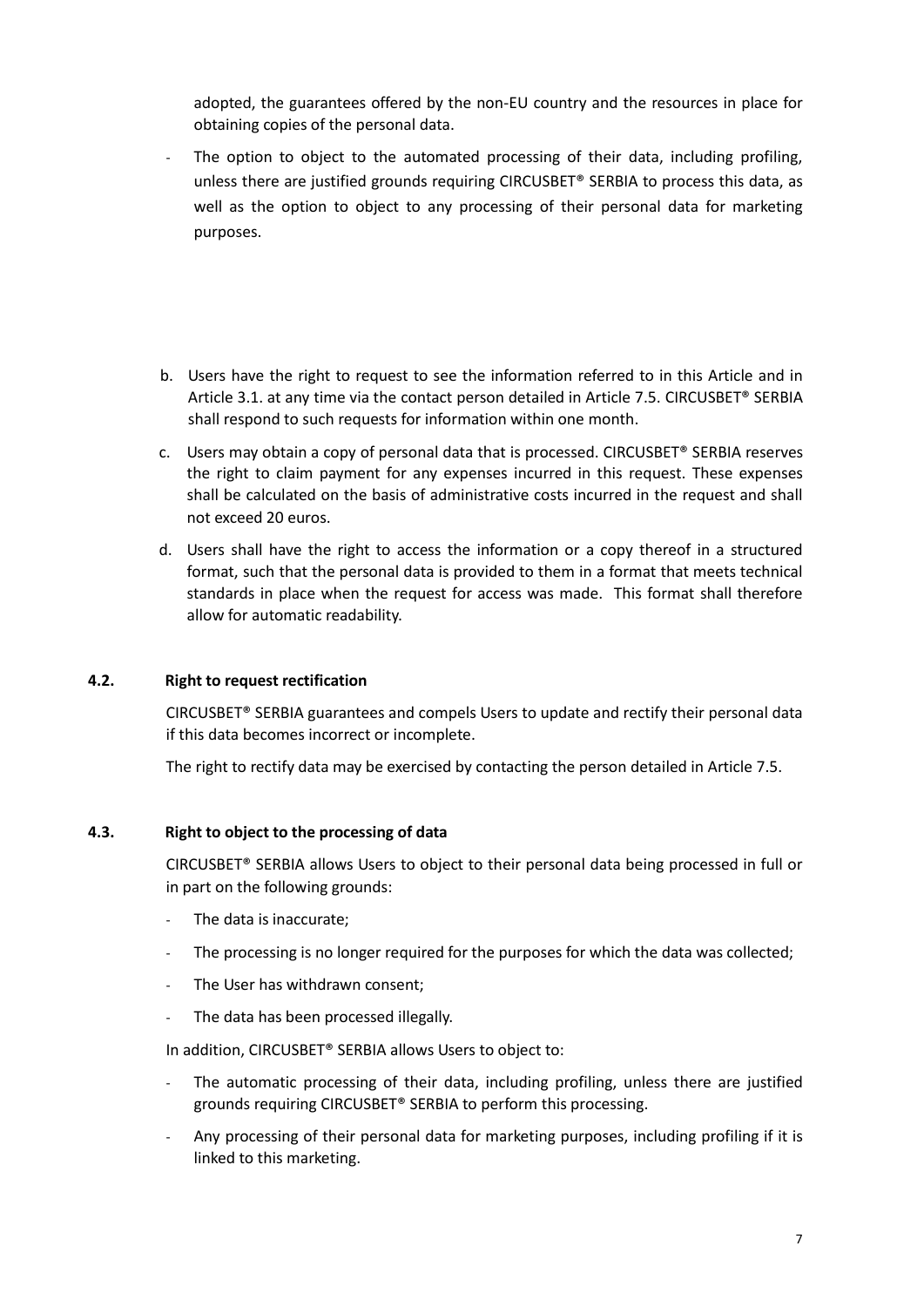The right to object to the processing of data may be exercised by contacting the person detailed in Article 7.5.

#### **4.4. Right to be forgotten**

CIRCUSBET® SERBIA also undertakes to follow up any request to erase personal data at the earliest opportunity (right to be forgotten), when:

- the processing is no longer required for the purposes for which the data was collected;
- the User has withdrawn consent;
- the data has been processed illegally or must be erased pursuant to a legal obligation.
- The User objects to the automatic processing of their data, such as profiling, and there are no justified grounds requiring CIRCUSBET® SERBIA to perform this processing.
- The User objects to the processing of their personal data for marketing purposes, such as profiling, if it is linked to this marketing.

#### **4.5. Right to limit the processing of data**

Users also have the right to limit CIRCUSBET® SERBIA's processing of their personal data when:

- the User believes the personal data to be inaccurate, whilst CIRCUSBET® SERBIA checks the accuracy of the information;
- the processing is illegal and the User does not wish for their data to be erased but requests to limit the processing thereof;
- the User objects to automatic processing, including profiling or to the processing of their personal data for marketing purposes and it is necessary to verify the legitimacy of CIRCUS@BELGIUM's reasons for seeking to continue this processing;
- $CIRCUSBET<sup>®</sup>$  SERBIA no longer requires the personal data processed but the data subject would like it to be held to establish, exercise or defend legal claims;

The right to limit the processing of data may be exercised by contacting the person detailed in Article 7.5.

#### **4.6. Transferring data to a data controller**

Users may transfer their personal data to another data controller without objection from CIRCUSBET® SERBIA .

For such a transfer to be technically possible, Users may ask CIRCUSBET® SERBIA that it be performed directly by its data controller.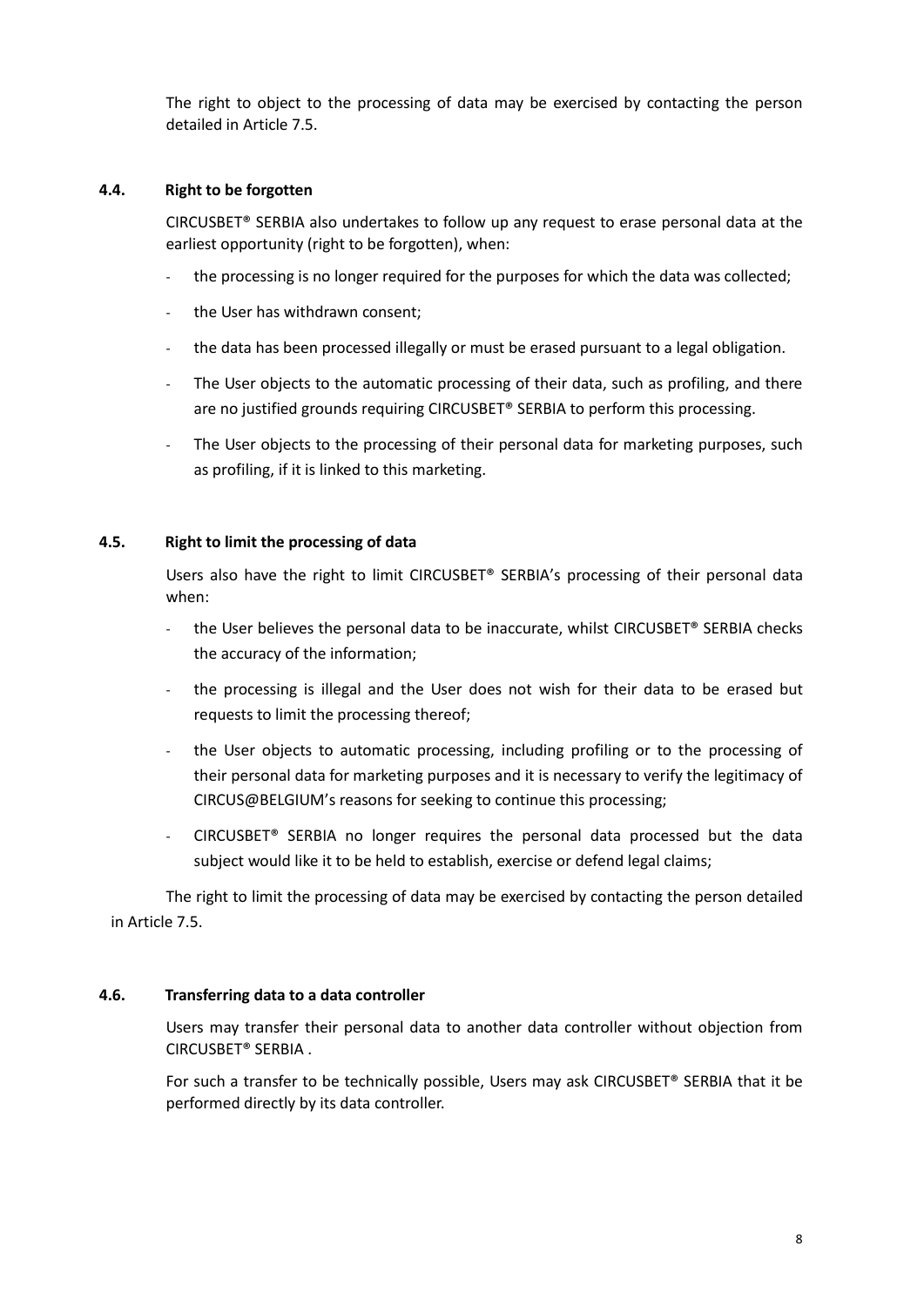# **4.7. Modalities**

The rights recognized by CIRCUS@BELGIUM to the User must be exercised in accordance with the modalities defined by article 7.5.

# **4.8. Notification**

CIRCUSBET® SERBIA shall notify the User of any data that is erased or rectified in accordance with Articles 4.2 and 4.4, unless such notification proves impossible or involves disproportionate efforts.

This notification shall be sent by letter or email, using the contact details provided by the User.

# **5. Location, retention and retention period of personal data**

**5.1.** CIRCUSBET<sup>®</sup> SERBIA retains Users' personal data appropriately and securely in a form which enables it to be identified and made available.

The data is retained and hosted in Belgium at the Data Center. CIRCUSBET® SERBIA provides all of the required or useful security assurances with regard to current technical standards.

**5.2.** Users' personal data is retained by CIRCUSBET® SERBIA for the purposes set out in Articles 2 and 3. It is retained for a period of 10 years for all of the purposes governed by Article 2.a); CIRCUSBET® SERBIA therefore reserves the right to retain Users' personal data for any reasons imposed by law due to the fact that its business is that of online gaming and betting. Users declare that they have been informed of this and agree that, in relation to the Law on the Prevention of Money Laundering and Financing of Terrorism ("Sl. glasnik RS", No. 113/2017 of 17 December 2017) CIRCUSBET® SERBIA is required to retain a photocopy of the User's identity card or the document used for identification for at least ten years from the date of the player's last activity on the Site.

For all of the cases governed by Article 2.2. and 3., personal data is only retained for the period required for the purpose of the processing. The data is then erased from CIRCUSBET® SERBIA's files on the User's request sent to the contact person referred to in Article 7.5.

#### **6. Liability of CIRCUSBET® SERBIA** – **Data processor**

**6.1.** CIRCUSBET® SERBIA undertakes to ensure that the processing of personal data is carried out in a lawful, loyal and transparent manner with regard to the User concerned. Any data processing operation performed by CIRCUSBET® SERBIA shall comply with the Personal Data Protection Act ("Sl. glasnik RS", No. 87/2018 of November 13, 2018) and with Regulation (EU) 2016/679 of the European Parliament and of the Council of 27 April 2016 on the protection of natural persons with regard to the processing of personal data, and this Privacy policy.

CIRCUSBET® SERBIA shall implement all reasonable and appropriate means to ensure the confidentiality, integrity and availability of the personal data it processes. These namely technical and organisational measures are explained in the data protection manual which may be obtained from the contact person detailed in Article 7.5.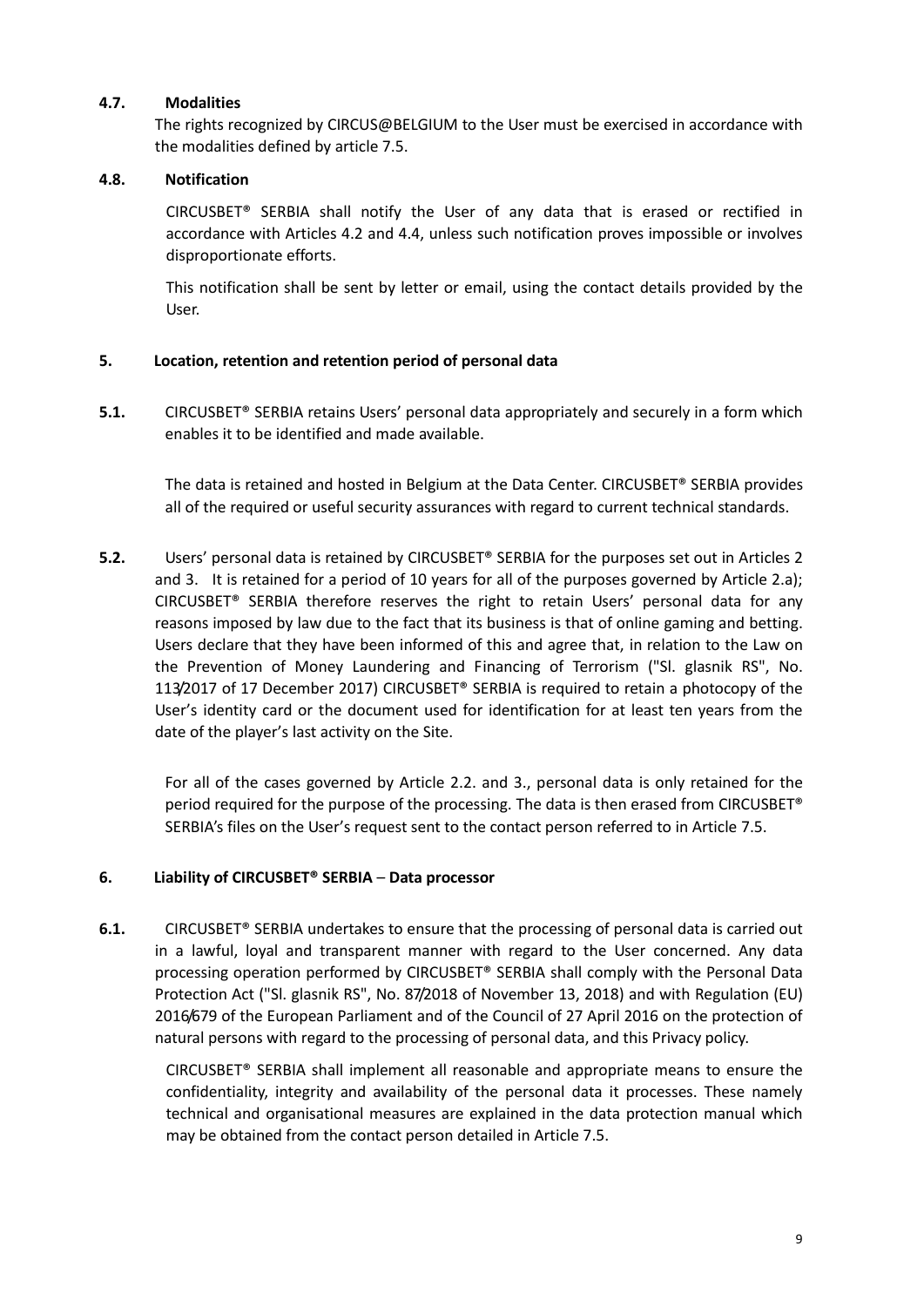Technical measures include the anonymisation and encryption of personal data, depending on the purpose.

Organisational measures include carrying out internal audits, in addition to audits to which CIRCUSBET® SERBIA may be subject by the Commission des jeux de hasard in particular.

If necessary, CIRCUSBET® SERBIA and the data protection officer shall carry out an impact assessment when the data processing is likely to pose a high risk for Users.

- **6.2.** Users' personal data is not sent to any third parties other than suppliers and partners of CIRCUSBET® SERBIA , except for the purposes set out in Articles 2.1, 2.2 and 3 and, consequently, if:
	- The data transfer is made mandatory by a law or regulation or when ordered by an administrative or judicial authority;
	- The data transfer proves necessary for the supply of online gaming and betting services, or maintenance services;
	- The User has consented to such a transfer;

The partner shall not be deemed a data processor unless they process Users' personal data on behalf of CIRCUSBET® SERBIA. CIRCUSBET® SERBIA shall not be held liable for the processing of User's personal data by partners who supply their own services in their own name on their own behalf or if it proves that it is not responsible for the event that gave rise to the damage.

It is understood that in the event that CIRCUSBET® SERBIA acts in the capacity of the processor's partner, CIRCUSBET® SERBIA shall be liable for damage caused by processing personal data contrary to the Regulation or this Privacy policy only where it has not complied with obligations of the Regulation or this Privacy policy directed to processors, or where it has acted outside or contrary to lawful instructions of the partner. Similarly, CIRCUSBET® SERBIA shall not be held liable if it proves that it is not responsible for the event that gave rise to the damage.

- **6.3.** CIRCUSBET® SERBIA shall ensure that when the processing is carried out by a processor on behalf of CIRCUSBET® SERBIA, the processor shall provide sufficient assurances that appropriate technical and organisational measures have been implemented and, more generally, that the Regulation has been complied with. In particular, the processor is required to comply with the Regulation and, therefore, keep a record of processing activities.
- **6.4.** CIRCUSBET® SERBIA undertakes to ensure that in the event of a security problem related to data processed which may affect the confidentiality thereof, CIRCUSBET® SERBIA shall report the incident at the earliest opportunity to the data protection authority stipulated in Article 7.4.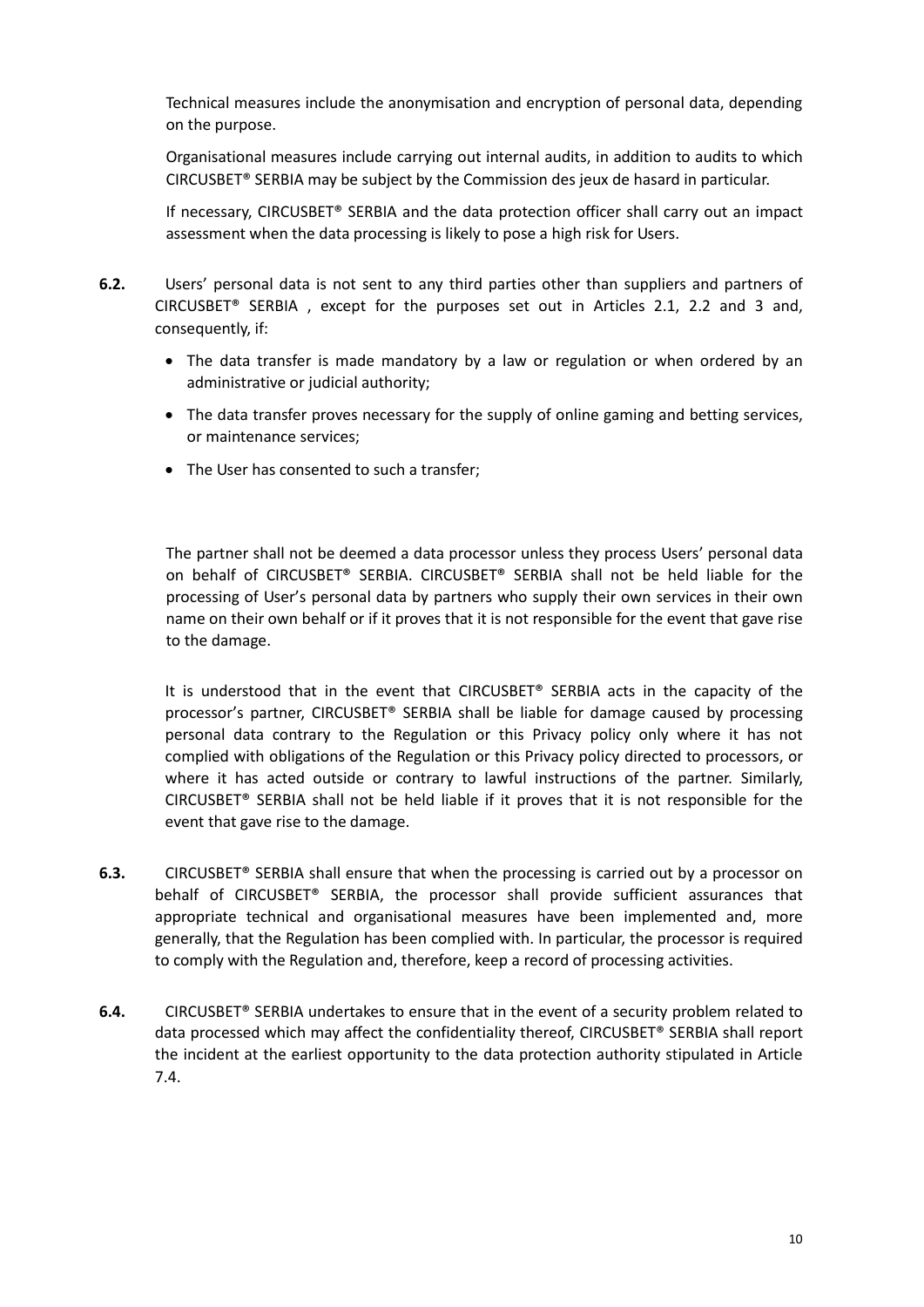CIRCUSBET® SERBIA shall also inform the Users concerned, insofar as the personal data breach poses a high risk to the rights and freedoms of the User; the User shall be informed by letter or email using the contact details that they have provided.

# **7. Miscellaneous**

# **7.1. Record of personal data and data protection manual**

As a personal data controller, CIRCUSBET® SERBIA keeps a **record** of all of its data processing activities. This record contains all of the information about the type of data processed, data subjects, potential data recipients, the purposes of the data processing and how long the data shall be retained for, as well as a general description of technical and organisational security measures in place.

Personal data provided by the User, any processing of this data and the purposes of such processing are held in a record which is controlled by and remains the responsibility of CIRCUSBET® SERBIA at all times. In addition to the information above, this **record** includes:

- e. a description of the purposes of the processing;
- f. a description of the categories of data subjects and categories of personal data;
- g. the categories of recipients to whom the personal data has been or shall be sent, including recipients in non-EU countries or international organisations;
- h. the deadlines for erasing various categories of data;
- i. a general description of technical security measures.

In addition, CIRCUSBET® SERBIA is currently in the process of becoming ISO 27001 certified. On this occasion, it has produced a data protection **Manual** which contains all the technical and organisational measures that ensure the security of information within CIRCUSBET® SERBIA, including those relating to the protection of personal data. It may be accessed via the contact person detailed in Article 7.5.

# **7.2. Entire agreement - modification of the Privacy policy**

The Privacy policy contains all of the contractual provisions binding Users, without prejudice to the general provisions in the Terms and Conditions of Use of the Site of which they form an integral part. The Terms and Conditions of Use of the Site shall remain applicable for any matters that do not relate to the protection of personal data.

In addition, CIRCUSBET® SERBIA reserves the right to modify the Privacy policy. Any updates are enforceable against Users once published on the Site. CIRCUSBET® SERBIA undertakes to state the date on which the Privacy policy that appears on the Site was placed online.

#### **7.3. Probative value**